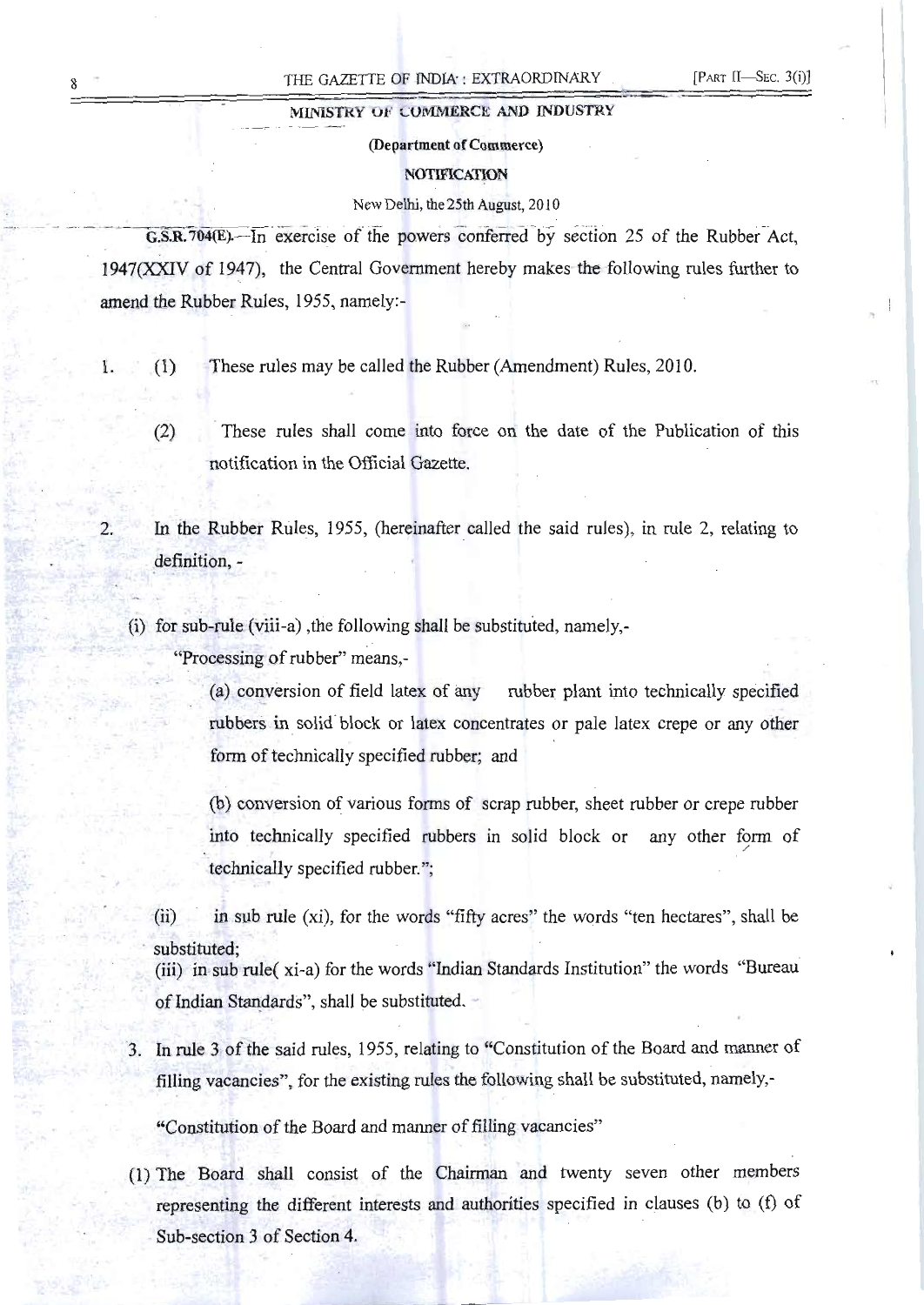#### [भाग II— खण्ड 3(i)]  $\blacksquare$  भारत का राजपत्र: असाधारण

(2) Of the two members to represent the State of Tamil Nadu, one shall be nominated by the Government of Tamil Nadu, and the other shall represent *the large growers.*  The person representing large growers shall be nominated by the Central Government.

(3) Of the eight members to represent the State of Kerala., two persons shall be nominated by the Government of Kerala to represent that State. Two persons shall . represent the large growers in the State of Kerala, three persons the small growers and one person the Rubber Producers Societies.

(4) Of the ten persons to be nominated by the Central Government one person shall represent small growers from the State of Tripura, one person shall represent small grower from the state of Kerala in addition to three already provided for, one person shall represent small grower from other non traditional states like Karnataka, Orissa, etc. on a rotation basis and one person shall represent the other stake holders.

4. In the said rules, in rules 10, 11 and 13 on "Quorum", "Power to call meetings" and "Business by circulation" respectively for the word "eight", wherever it occur the word "nine" shall be substituted.

5. In the said rules, in rule 16 relating to Travelling and other allowances to members of the Board and its Committees, sub-rule (5) shall be omitted.

6. In the said rules, in rule 19, relating to the Board's Establishment, for the existing provisions, the following shall be substituted, namely,

"Board's Establishment

The Board may from time to time subject to the availability of specific provision in the budget estimate of the Board as sanctioned by the Central Government, sanction such establishment as may in its opinion, be necessary for the efficient performance of its functions.

Provided that no post shall be created without the previous sanction of the Central Government, if the maximum pay of the post exceeds *Rs.3*9, *1001- in the* Pay *Band* 3 *with the grade pay Rs.5400/- per* month in the case of technical post and *Rs.39, 100/- in the Pay Band* 3 *with the grade pay R. s. 6,6001- per month* in the case of non-technical posts, subject to observance of the ban orders for creation of posts issued by the Government from time to time:

..

 $334790 - 3$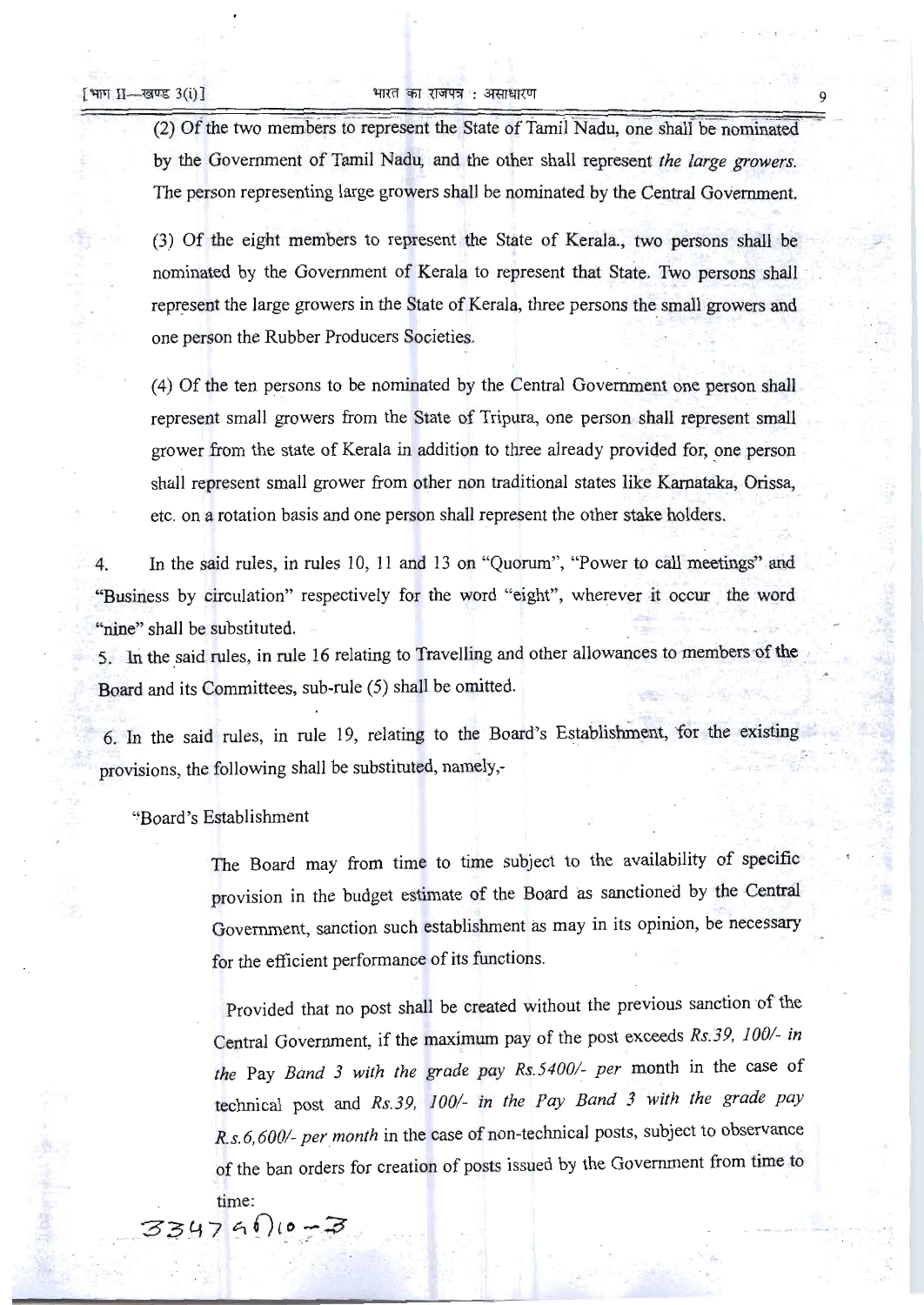# 10 THE GAZETTE OF INDIA : EXTRAORDINARY [PART II-SEC. 3(i)]

Provided further that in case of exigencies, temporary posts which would need to be created in the interest of the Board and the maximum pay of which does not exceed *Rs.39,100/-* in the Pay Band 3 with the grade pay Rs.5400/per man sum in the case of technical posts and *Rs.391001- in the Pay Band 3 with the grade pay Rs.6,600/-* per month in the case of non-technical posts, subject to observance of the ban orders for creation of posts issued by the Government from time to time, may be created by the Chairman, subject to certification by the Board, subsequently:

Provided also further that the confirmation to a key post of a direct recruitee who has been identified to that particular post shall be made only with the prior approval of the Central Government.

7. In the said rules, in rule 24A, relating to Grant of advances for building etc., of houses, sub-rule (iv) shall be omitted.

8.In the said rules, in rule 27, relating to Powers of the Chairman, in sub-rule (3), in clause (e) relating to powers of the Chairman, for the words" a half yearly" the words "an annual", shall be substituted.

9. In the said rules, in rule 27, relating to Powers of the Chairman, clauses (i) and (iii) of sub rule (4) shall be omitted.

10.In the said rules,

(i) in sub-rule (1) of rule 30, in rule 31 and in rule 34 respectively for the words "General Fund", the words "Rubber Development Fund", wherever they occur shall be substituted.

(ii) rule 30 A, relating to Assistance from Pool Fund shall be omitted.

11...In the said rules, in rule 33,

- (i) the words "By Post" shall be omitted;
- (ii) in clause (e) after the words each financial year, the words "Not later than 30 days after the expiry of the period to. which the return relates to" shall be added;
- (iii) in clause (f), at the end, the words "not later than six months from the end of the financial year" shall be added.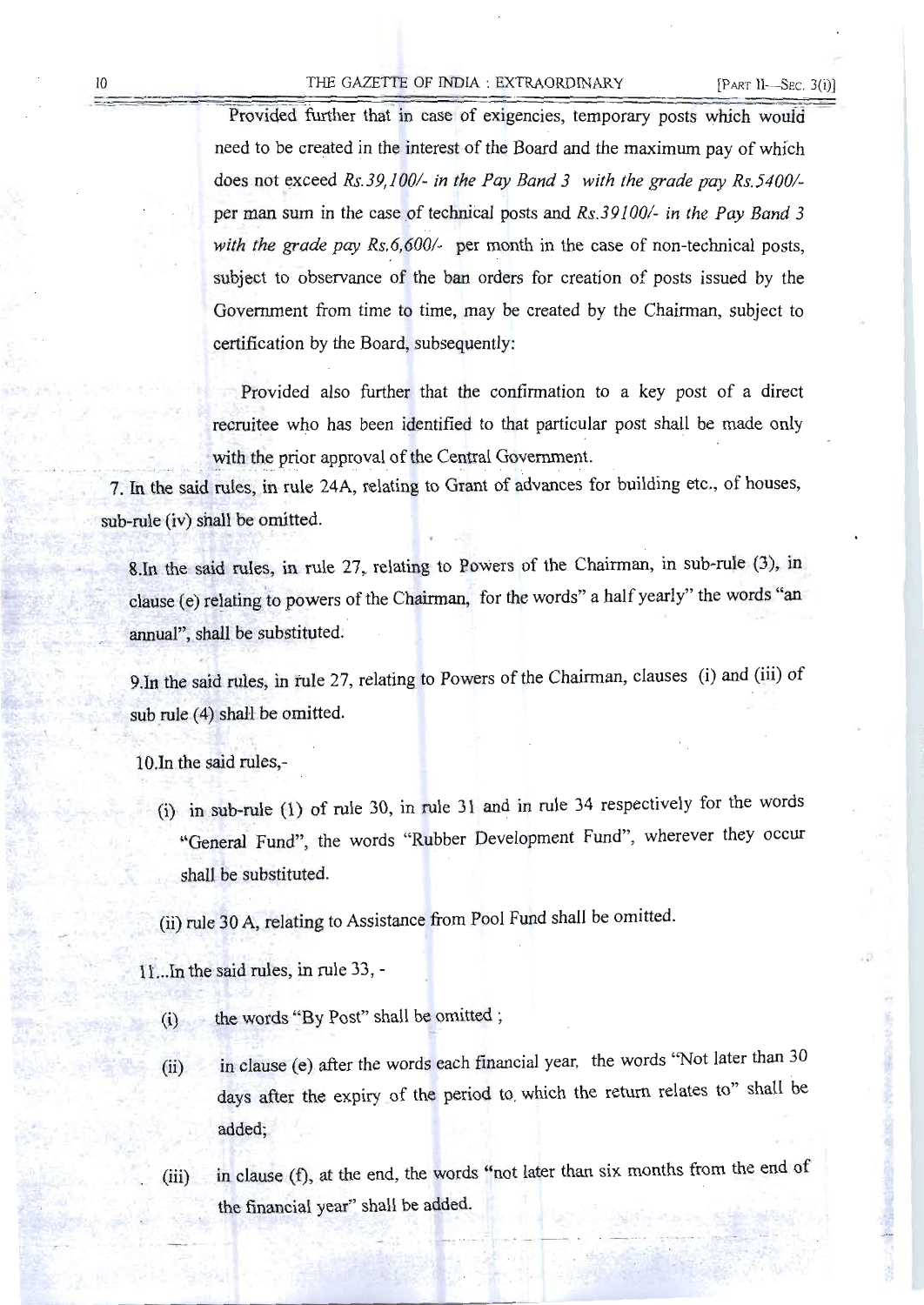12. In the said rules, in rule 33A, for sub- rules (1) and (2) the following shall be substituted, namely,

"(l).If any owner of an estate fails to furnish in due time the return referred to in sub-section (4) of section 12 or furnishes a return which the Board has reason to believe is incorrect or defective, the Board may serve a notice on the owner calling upon him to produce all or any of his accounts relating to production of rubber on his estates and to prove

(a) if no return has been submitted, that there was no production

(b) if a return has been submitted, the correctness and 'completeness of the return.

The Board shall, after checking the accounts and after making such further enquiry as it deems fit, assess the amount payable under Sub-section (2) of Section 12.

(2) The same procedure shall be followed if for any reason the whole or any part of the production in an estate has escaped assessment in any year.

(3) The Board may delegate its powers under this rule to the Director (Licensing and Excise Duty) and to such other officers of the Board as it deems fit."

13. In the said rules, in rule 33B for sub- rules (2) and ( 3), the following shall be substituted, namely,-

"(2)The Board shall, after checking the accounts and after making such further enquiry as it deems fit, either through its own officers or "through officers of the State . Government or Central Government or such other authorities, assess the amount of excise duty payable by such manufacturer.

(3) The same procedure shall be followed if for any reason the whole or any part of the rubber acquired by a manufacturer has escaped assessment during the period specified in rule 33(e).

(4)The Board may delegate its powers under this rule to the Director (Licensing and Excise Duty) and such other officers of the Board as it deems fit."

14. In the said rules, in rule 33D, for sub rules (l) and (2) the following shall be substituted, namely,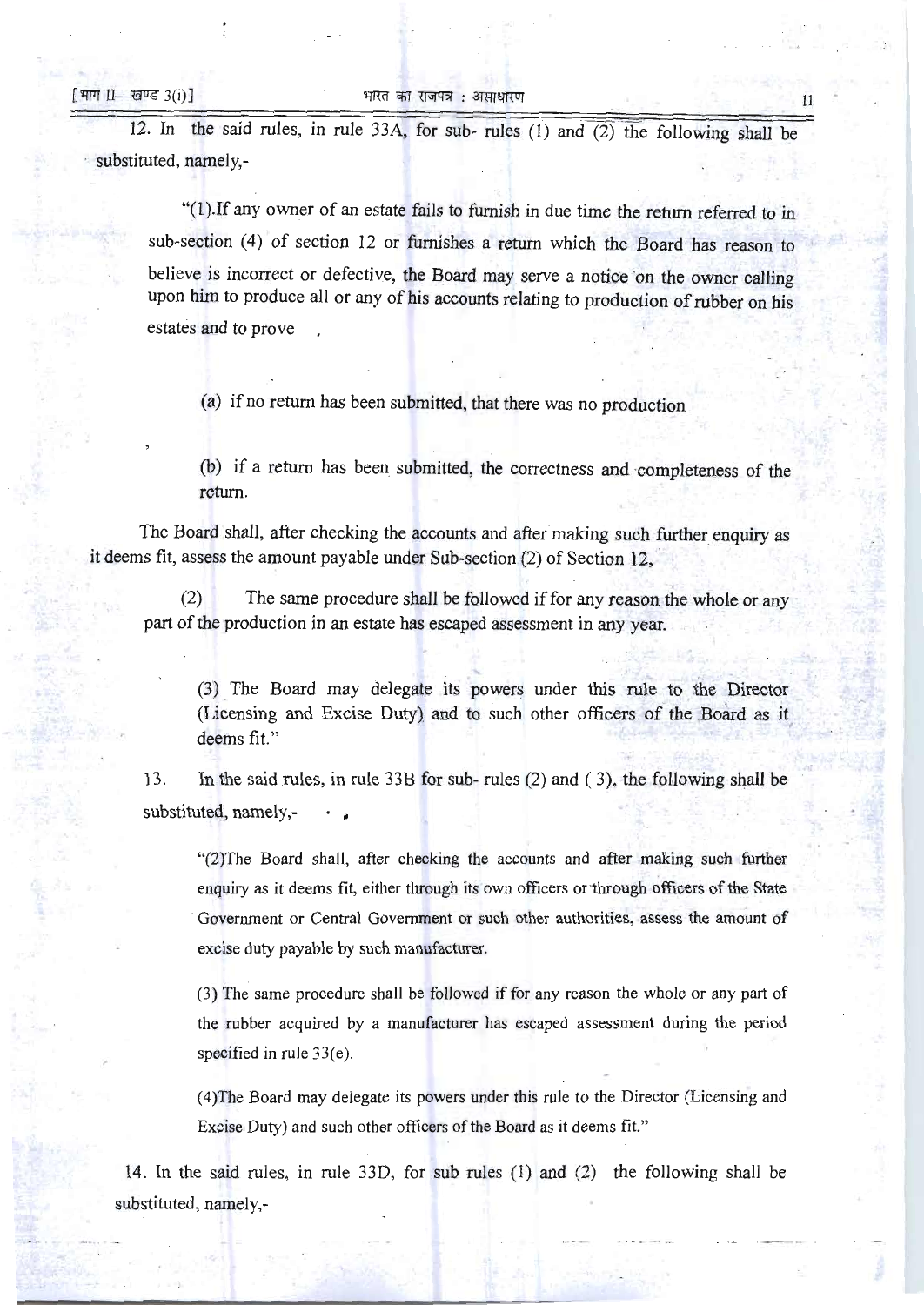### 12 THE GAZETTE OF INDIA : EXTRAORDINARY [PART II-SEC. 3(i)]

 $!(1)$ Every manufacturer shall pay to the Board the duty of excise at such rate, as may be notified from time to time, on the quantity of the rubber acquired by him during the periods specified in rule 33(e) along with the return, not later than thirty days after the period to which the return relates to, either in cash at the Board's office at Kottayam or by money order or by bank draft or by any mode of payment through bank, payable at Kottayam to the Director (Licensing and Excise Duty), Rubber Board, evidenced by proof of payment.

(2) If any manufacturer fails to pay the amount due under sub-rule(1) above within the time prescribed, he shall pay interest at such rate as may be fixed by the Board not exceeding two percent per month from the date of default till the date of remittance either in cash at the Board's office at Kottayam or by money order or by bank draft or through any mode of payment through bank payable at Kottayam to the Director (Licensing and Excise Duty) Rubber Board.

(3) If any manufacturer fails to pay: the amount within the date prescribed in sub-rule (1), the Board may report the fact to the Central Government or the State Government concerned for recovery of the outstanding amount with interest and cost of collection, as an arrear of land revenue."

15. In the said rules, in rule 35 relating to Accounts of the Board,

"(i) for the words "General and Pool Funds" the words "the Rubber Development Fund", shall be substituted;

(ii) in sub-rule (1) for the words "General Fund" the words "the Rubber Development Fund", shall be substituted:

(iii) in sub-rule (3) of rule 35, the existing rule, "After the close of each year the statement shall be placed before the Board" , shall be substituted.

16. In the said rules, rule 36 shall be omitted.

17. In the said rules, in rule 37 relating to Deposit of funds of the Board in banks and the investment of such funds, for sub-rule (5), the following shall be substituted, namely,

> "Such cheques and all orders for making deposits or investments or withdrawals of deposits of investments or for the disposal in any other manner of the funds of the Board shall be signed by the Director of Finance or any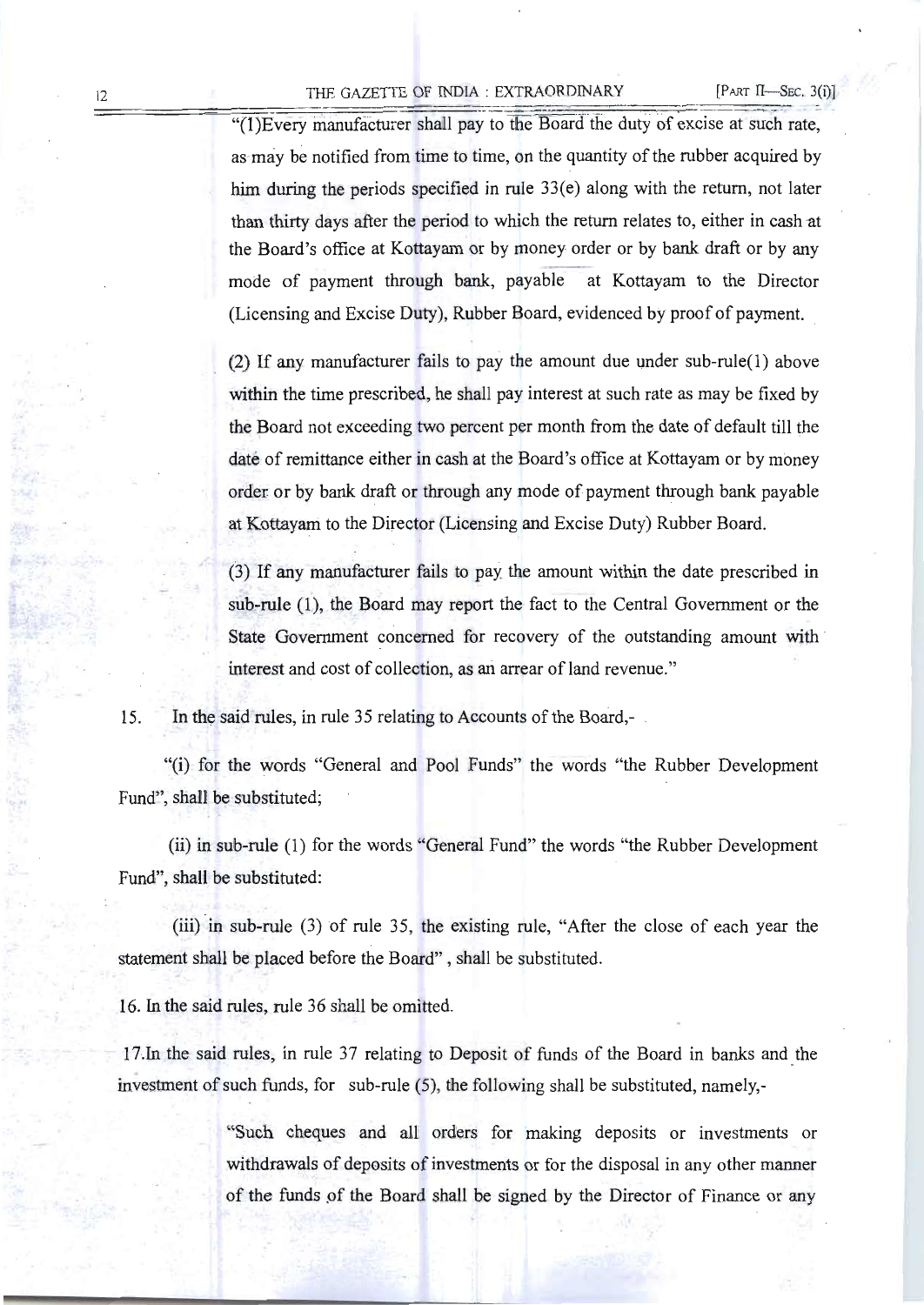# [भाग II---खण्ड 3(i)] का अनारत का राजपत्र : असाधारण

other Officer of the Board, duly authorized by the Board in this behalf and countersigned by the Chairman or any other officer authorized by the Chairman".

18. In the said rules, rule 38 shall be omitted.

19. In the said rules, rule 41 shall be omitted.

20. In the said rules, in rule 42 relating to "Power to revoke and cancel licence", for the words at the end, "if he fails to submit the necessary returns or if he contravenes any of the conditions of the licence", the following shall be substituted, namely;

"if he contravenes any of the provisions of the. Act or rule made under the Act or conditions of the licence".

21. In the said rules, in rule 43B relating to "Declaration regarding Inter State transport of rubber",

(i) in sub- rule (1), for the words "from one State to another State" the words from one state or Union Territory to another State or Union Territory", shall be substituted;

(ii) for sub-rule  $(2)$ , -

"On demand by any officer of the Board authorized in that behalf by the Chairman of the Board, or any officer of the Central or State Governments . authorized in that behalf by that Government, the consignor, the person transporting rubber and the consignee shall produce the declaration", shall be substituted.

22 In the said rules, for rule 45 relating to Licence Fees, the following shall be substituted, namely,~

> "The Board shall levy fees at the following rates for a year or part of a year for issuing licences under these rules to:

- (a) manufacturer for purchase of rubber exceeding 100 kilograms, but not exceeding 4 tonnes - Rs.100/- per licence;
- (b) manufacturer for purchase of rubber exceeding  $4$  tonnes, Rs.250/- per licence;

c) dealer Rs. 250/- per licence;

 $33474910 - 4$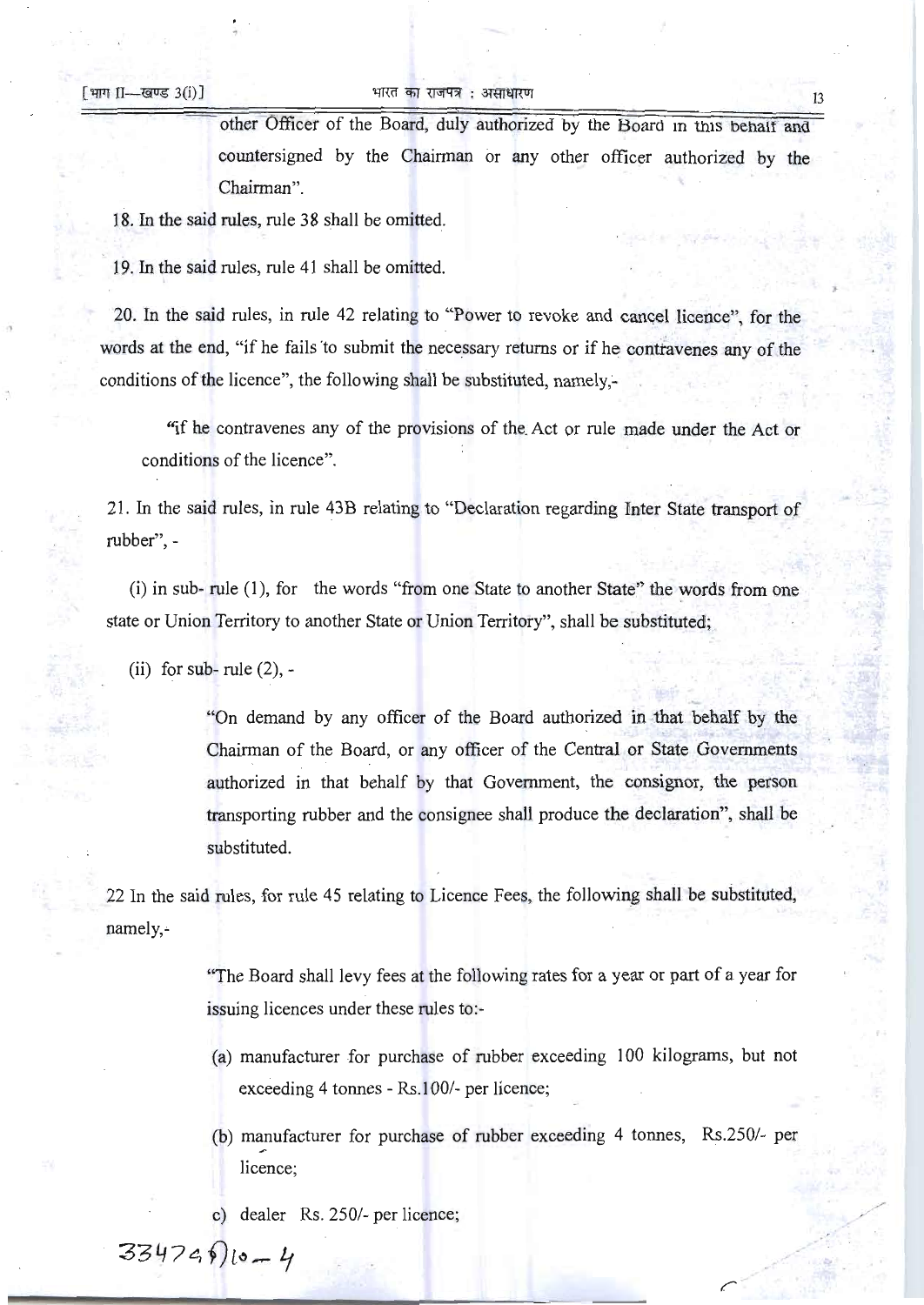- d) processor for acquisition of rubber for processing and sale of rubber so acquired, Rs.250/- per licence; and
- e) manufacturer holding a valid licence in form  $E$  for selling rubber to angither manufacturer holding a valid licence in Form E in emergencies, Rs.100/per licence."

2g In the said rules, in rule 48 relating to Grading and marketing of rubber, for the existing rule the following may be substituted,

> (1) Every processor and every person referred to in Rule 39A shall grade and market his products is conformity with such standards as are specified by the Bureau of Indian Standards from time to time.

> (2) Technically Specified Rubber purchased, sold or otherwise acquired or disposed of or -possessed by any owner of estate or dealer or processor or manufacturer or importer or exporter shall be in conformity with such standards as are specified by the Bureau of Indian Standards from time to time.

> (3) Any officer of the Board authorized by the Chairman may at any reasonable time inspect the rubber sold or otherwise acquired or disposed of or possessed by any owner of estate, dealer, processor, manufacturer, importer and exporter for the purpose of ensuring strict compliance with the quality standards laid down under sub-rule $(1)$ "

 $2\frac{4}{10}$  In the said rules, Rule 46 shall be omitted.

- 2 $\frac{2}{5}$  In the said rules, in the First Schedule, Forms A, Form F, Form G and Form I shall be omitted.
- 2<sup>4</sup> In the said rules, The Second Schedule shall also be omitted.

[F. No. *2/1/2007-Plant* (C)] A. K. MANGOTRA, Add!. Secy.